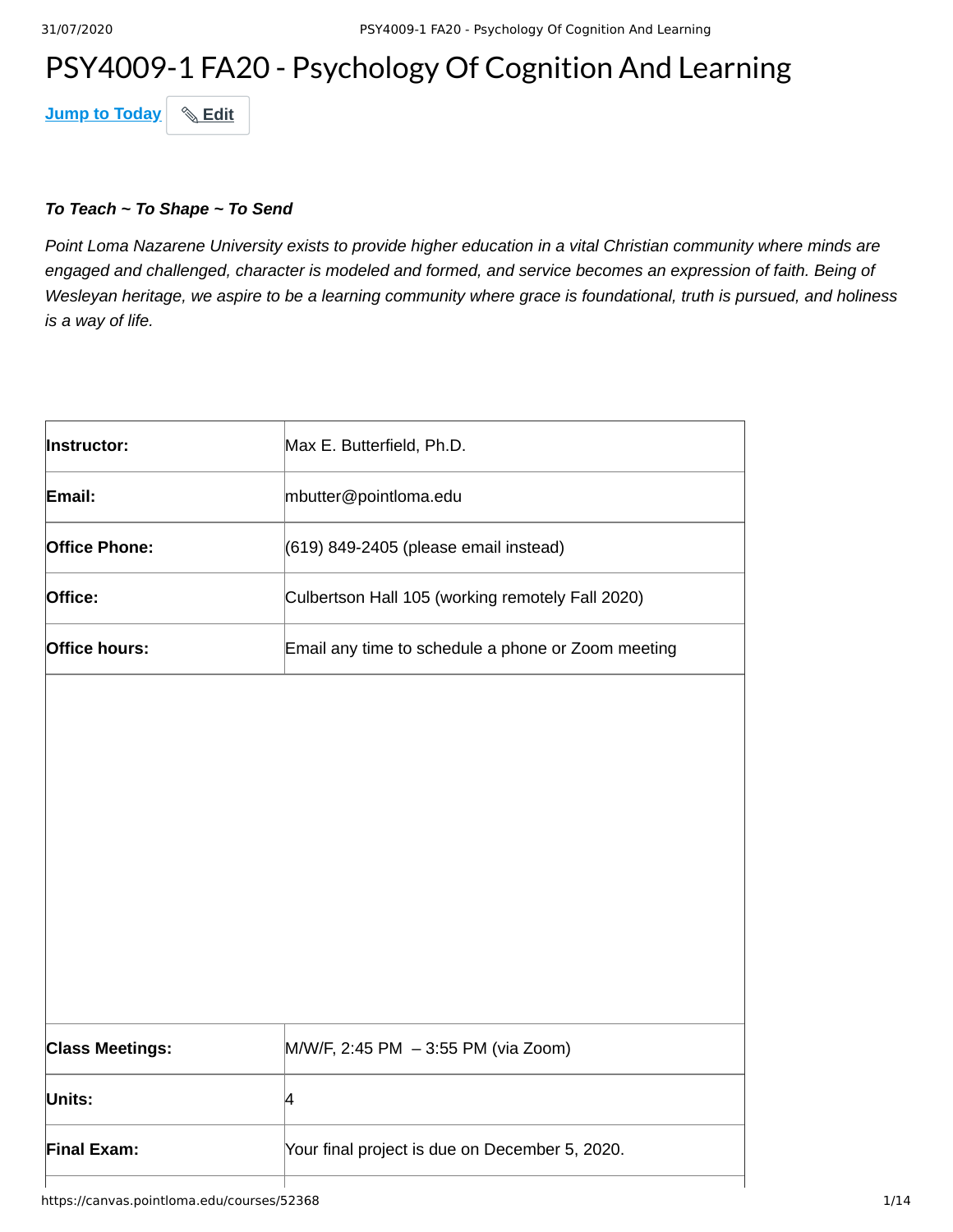| 31/07/2020                        | PSY4009-1 FA20 - Psychology Of Cognition And Learning             |
|-----------------------------------|-------------------------------------------------------------------|
| Text:                             | None, all required materials will be provided free of charge.     |
| <b>Completely Optional Texts:</b> | Thinking, Fast and Slow by Daniel Kahneman                        |
| (No reading required)             | Learning and Memory: From Brain to Behavior (2 <sup>nd</sup> ed.) |
|                                   | by Gluck, Mercado, and Myers                                      |

## **COURSE DESCRIPTION**

In this course, we'll explore the ways in which our lives are shaped by two of the most powerful influences on human behavior: The architecture of our brains, and the scope of our past experiences. We will cover a variety of important topics such as classical and operant conditioning, memory, attention, language, judgment, and decision making. We will not approach this content as merely a collection of facts, figures, and theory to be memorized. Instead, this course will provide a rich framework for understanding why people behave the way that they do, and it will help you apply these lessons to improve your daily life and your future vocation. Classroom activities will focus on lecture, discussion, and hands-on experiences, and you will be evaluated based on your engagement with the material, your knowledge of it, and your ability to apply it to real-world problems and situations. When all is said and done, you will understand the ways in which the fields of cognition and learning provide useful, engaging, and widely applicable lessons for individuals with a wide variety of interests and goals.

From the catalog: "A study of the major theories and empirical findings in the fields of cognition and learning, as well as practical applications to human behavior. Laboratory activities may be included. Prerequisite(s): PSY 103 and PSY 390 or consent of instructor."

## **COURSE OUTLINE**

| Week | Topic                                | Assignments/Activities                                                                   | Supplemental Reading |
|------|--------------------------------------|------------------------------------------------------------------------------------------|----------------------|
| 01   | <b>Habituation and Sensitization</b> | 01a Intro to Learning<br>01b Habituation and Eating<br>01c Foundational Concept Analysis | FBB, Chapter 3       |
| 02   | <b>Classical Conditioning</b>        | 02a Classical Conditioning<br>02b Addiction<br>02c Beyond Classical Conditioning         | FBB, Chapter 4       |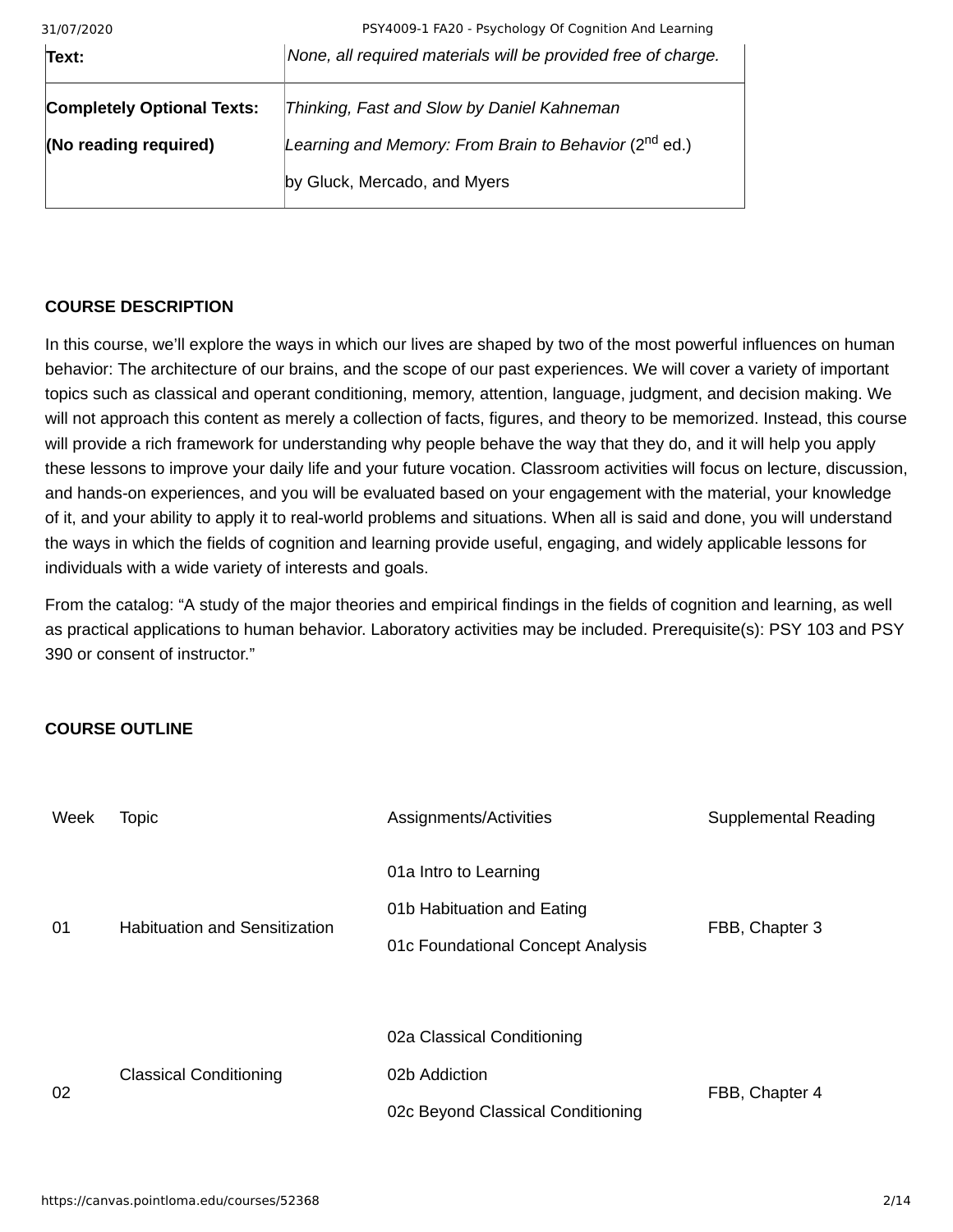| 31/07/2020 |                                   | PSY4009-1 FA20 - Psychology Of Cognition And Learning |                     |
|------------|-----------------------------------|-------------------------------------------------------|---------------------|
| 03         | <b>Operant Conditioning</b>       | 03a Parenting Practices                               | FBB, Chapter 5      |
|            |                                   | 03b Applied Operant Conditioning                      |                     |
|            |                                   | 03c Applied Operant Conditioning 2                    |                     |
|            |                                   |                                                       |                     |
|            |                                   | 04a Applied Generalization and<br>Discrimination      |                     |
| 04         | Generalization and Discrimination | 04b Advanced Operant Conditioning                     | FBB, Chapter 6      |
|            |                                   | 04c Advanced Operant Conditioning 2                   |                     |
|            |                                   |                                                       |                     |
|            |                                   | 05a Learning Capstone, Part 1                         |                     |
|            |                                   | 05b Learning Capstone, Part 2                         |                     |
| 05         | Learning Capstone                 | 05c Learning Capstone, Part 3                         | None                |
|            |                                   |                                                       |                     |
|            |                                   | 06a Simplifying Brain Science                         |                     |
|            | The Brain                         | 06b Questioning Brain Science?                        |                     |
| 06         |                                   | 06c Applied Brain Anatomy                             | FBB, Chapter 2      |
|            |                                   |                                                       |                     |
|            |                                   | 07a Stolen Attention                                  |                     |
|            |                                   | 07b The Invisible Gorilla                             |                     |
| 07         | Attention                         | 07c Testing Inattentional Blindness                   | None                |
|            |                                   |                                                       |                     |
|            |                                   |                                                       |                     |
|            |                                   | 08a Eternal Sunshine of the Spotless Rat              |                     |
| 08         | Memory                            | 08b The Accuracy of Memory                            | FBB, Chapters 7 - 9 |
|            |                                   | 08c Non-Human Cognitive Skills                        |                     |
|            |                                   |                                                       |                     |
| 09         | Language                          | 9a Bilingual Education                                | None                |
|            |                                   | 9b The Creation of Language                           |                     |
|            |                                   | 9c Non-Human Language                                 |                     |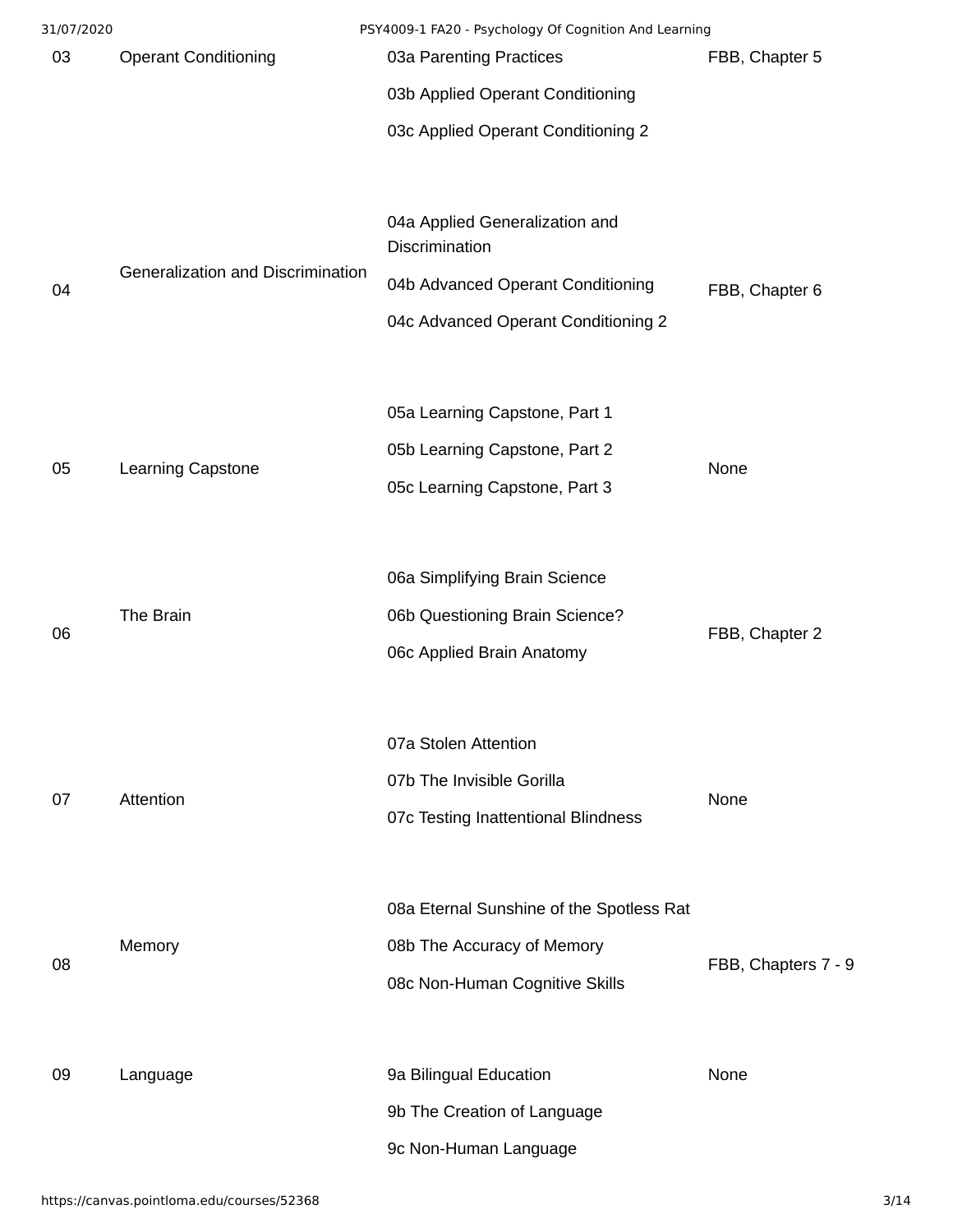| 31/07/2020 |                              | PSY4009-1 FA20 - Psychology Of Cognition And Learning                                              |                   |
|------------|------------------------------|----------------------------------------------------------------------------------------------------|-------------------|
| 10         | <b>Cognition Capstone</b>    | 10a Cognition Capstone, Part 1<br>10b Cognition Capstone, Part 2<br>10c Cognition Capstone, Part 3 | None              |
| 11         | Systems of Thought           | 11a Two Systems Theory<br>11b The Self-Control Controversy<br>11c The Curious Case of Priming      | TFS, p. 19 - 105  |
| 12         | <b>Heuristics and Biases</b> | 12a Cause and Effect<br>12b Heuristic Thinking<br>12c Parenting and the Illusion of Control        | TFS, p. 109 - 195 |
| 13         | Judgment and Decision Making | 13a JDM Illusions<br>13b Decision Making Formulas<br>13c Planning Your Life                        | TFS, p. 199 - 265 |
| 14         | Choices                      | 14a Choices<br>14b Mental Accounting<br>14c Framing                                                | TFS, p. 269 - 407 |
| 15         | <b>JDM Capstone</b>          | 15a JDM Capstone, Part 1<br>15b JDM Capstone, Part 2<br>15c JDM Capstone, Part 3                   | None              |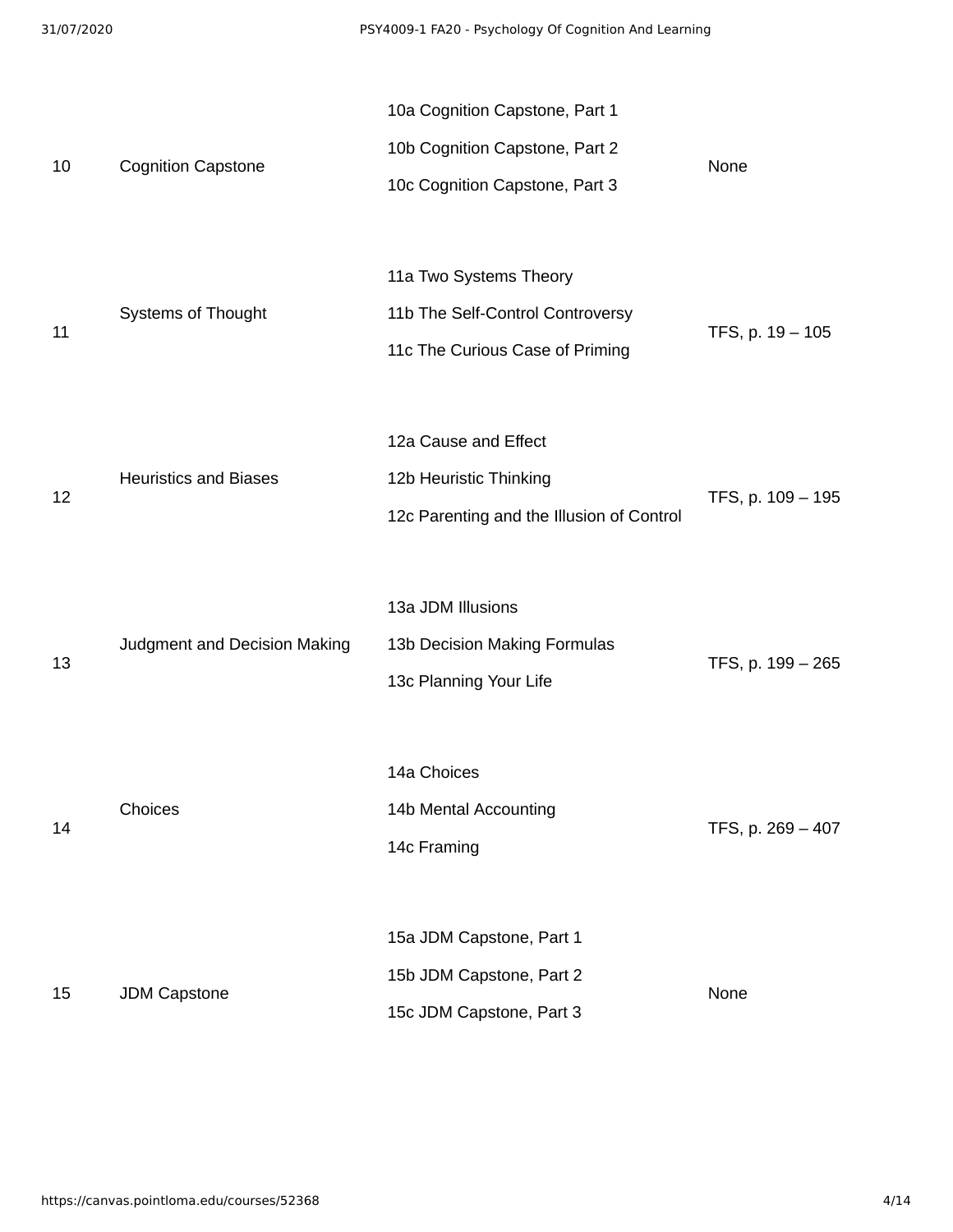#### **COURSE LEARNING OUTCOMES**

Students will be able to…

- Explain the ways in which learning involves habituation, sensitization, discrimination, generalization, and conditioning.
- Design classical and operant conditioning paradigms for use in everyday life
- Explain the basic physiological bases of neural activity and identify basic brain architecture.
- Understand and explain the fundamental cognitive processes involved in attention, memory, and sensation and perception.
- Recognize and defend against common errors in judgment and decision making that lead to a variety of avoidable problems, such as poor financial decisions, interpersonal bias, and deadly car crashes.

## **COURSE CREDIT HOUR INFORMATION**

In the interest of providing sufficient time to accomplish the stated Course Learning Outcomes, this class meets the PLNU credit hour policy for a four unit class delivered over 15 weeks. Specific details about how the class meets the credit hour requirement can be provided by the university or our accrediting bodies.

#### **STATE AUTHORIZATION**

State authorization is a formal determination by a state that Point Loma Nazarene University is approved to conduct activities regulated by that state. In certain states outside California, Point Loma Nazarene University is not authorized to enroll online (distance education) students. If a student moves to another state after admission to the program and/or enrollment in an online course, continuation within the program and/or course will depend on whether Point Loma Nazarene University is authorized to offer distance education courses in that state. It is the student's responsibility to notify the institution of any change in his or her physical location. Refer to the map on State Authorization to view which states allow online (distance education) outside of California.

#### **INCOMPLETES AND LATE ASSIGNMENTS**

Incompletes will only be assigned in extremely unusual circumstances. All assignments are to be submitted by the due date listed on Canvas. Late work will be accepted until 11:59 PM on the last day of classes for the current semester. Late work is still eligible for full credit, but partial credit may be assigned at the sole discretion of the professor or teaching assistant. Please be aware that the official PLNU policy is that illnesses are not excused absences, even with a note from a health care provider.

#### **USE OF TECHNOLOGY**

In order to be successful in the online environment, you'll need to meet the minimum technology and system requirements; please refer to the Technology and System Requirements information. Additionally, students are required to have headphone speakers compatible with their computer available to use. If a student is in need of technological resources please contact student-tech-request@pointloma.edu. Problems with technology do not relieve you of the responsibility of participating, turning in your assignments, or completing your class work.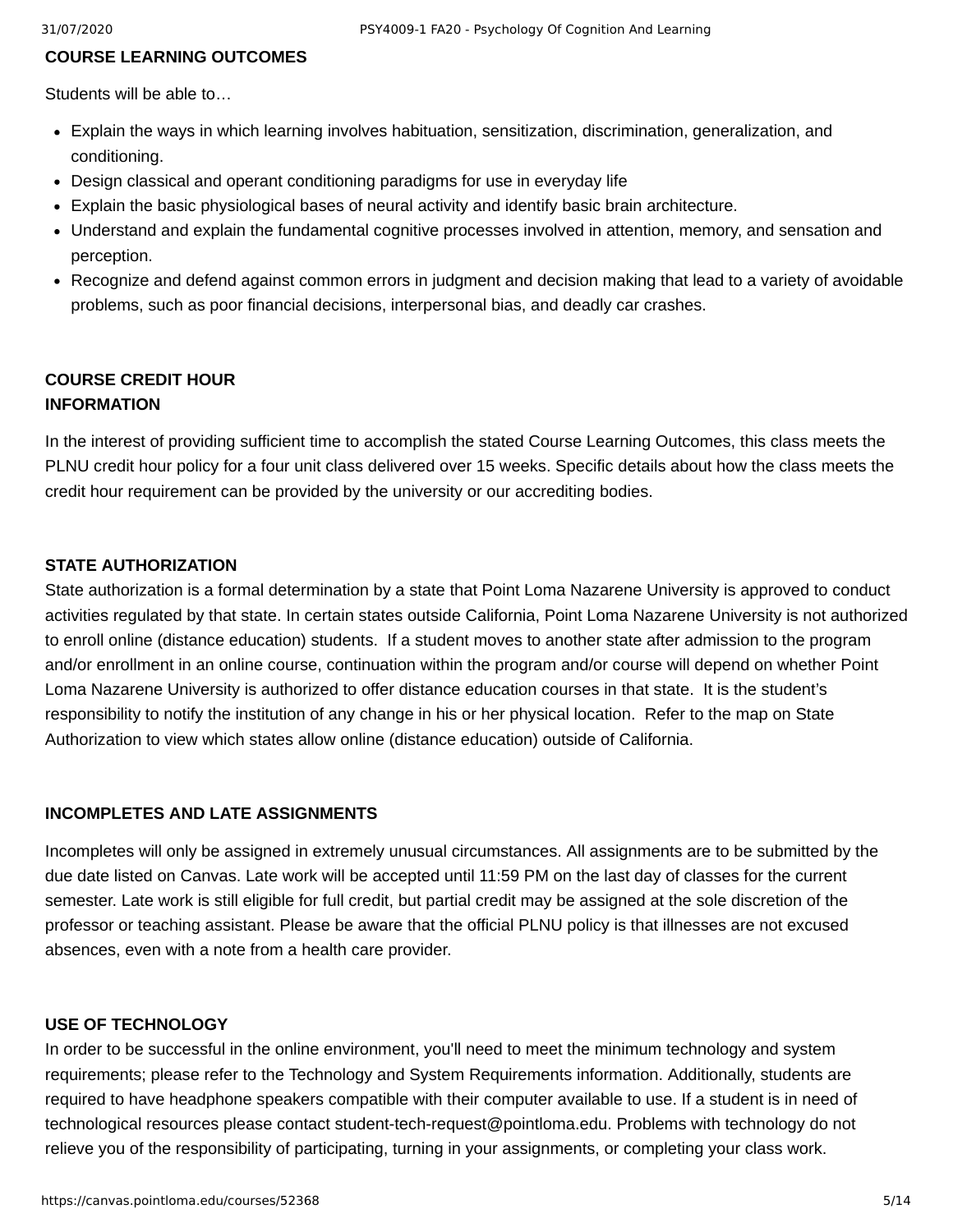## **PLNU ATTENDANCE AND PARTICIPATION POLICY**

Regular and punctual attendance at all synchronous class sessions is considered essential to optimum academic achievement. If the student is absent for more than 10 percent of class sessions (virtual or face-to-face), the faculty member will issue a written warning of de-enrollment. If the absences exceed 20 percent, the student may be deenrolled without notice until the university drop date or, after that date, receive the appropriate grade for their work and participation. In some courses, a portion of the credit hour content will be delivered asynchronously and attendance will be determined by submitting the assignments by the posted due dates. See Academic Policies in the Undergraduate Academic Catalog. If absences exceed these limits but are due to university excused health issues, an exception will be granted.

#### **Asynchronous Attendance/Participation Definition**

A day of attendance in asynchronous content is determined as contributing a substantive note, assignment, discussion, or submission by the posted due date. Failure to meet these standards will result in an absence for that day. Instructors will determine how many asynchronous attendance days are required each week.

#### **FINAL EXAMINATION POLICY**

The official PLNU policy is that successful completion of this class requires taking the final examination **on its scheduled day**. The final examination schedule is posted above. No requests for early examinations or alternative days will be approved.

## **PLNU COPYRIGHT POLICY**

Point Loma Nazarene University, as a non-profit educational institution, is entitled by law to use materials protected by the US Copyright Act for classroom education. Any use of those materials outside the class may violate the law.

## **PLNU ACADEMIC HONESTY POLICY**

Students should demonstrate academic honesty by doing original work and by giving appropriate credit to the ideas of others. Academic dishonesty is the act of presenting information, ideas, and/or concepts as one's own when in reality they are the results of another person's creativity and effort. A faculty member who believes a situation involving academic dishonesty has been detected may assign a failing grade for that assignment or examination, or, depending on the seriousness of the offense, for the course. Faculty should follow and students may appeal using the procedure in the university Catalog. See **Academic Policies [\(http://catalog.pointloma.edu/content.php?catoid=18&navoid=1278\)](http://catalog.pointloma.edu/content.php?catoid=18&navoid=1278)** for definitions of kinds of academic dishonesty and for further policy information.

## **PLNU ACADEMIC ACCOMMODATIONS POLICY**

While all students are expected to meet the minimum standards for completion of this course as established by the instructor, students with disabilities may require academic adjustments, modifications or auxiliary aids/services. At Point Loma Nazarene University (PLNU), these students are requested to register with the Disability Resource Center (DRC), located in the Bond Academic Center. (DRC@pointloma.edu or 619-849-2486). The DRC's policies and procedures for assisting such students in the development of an appropriate academic adjustment plan (AP) allows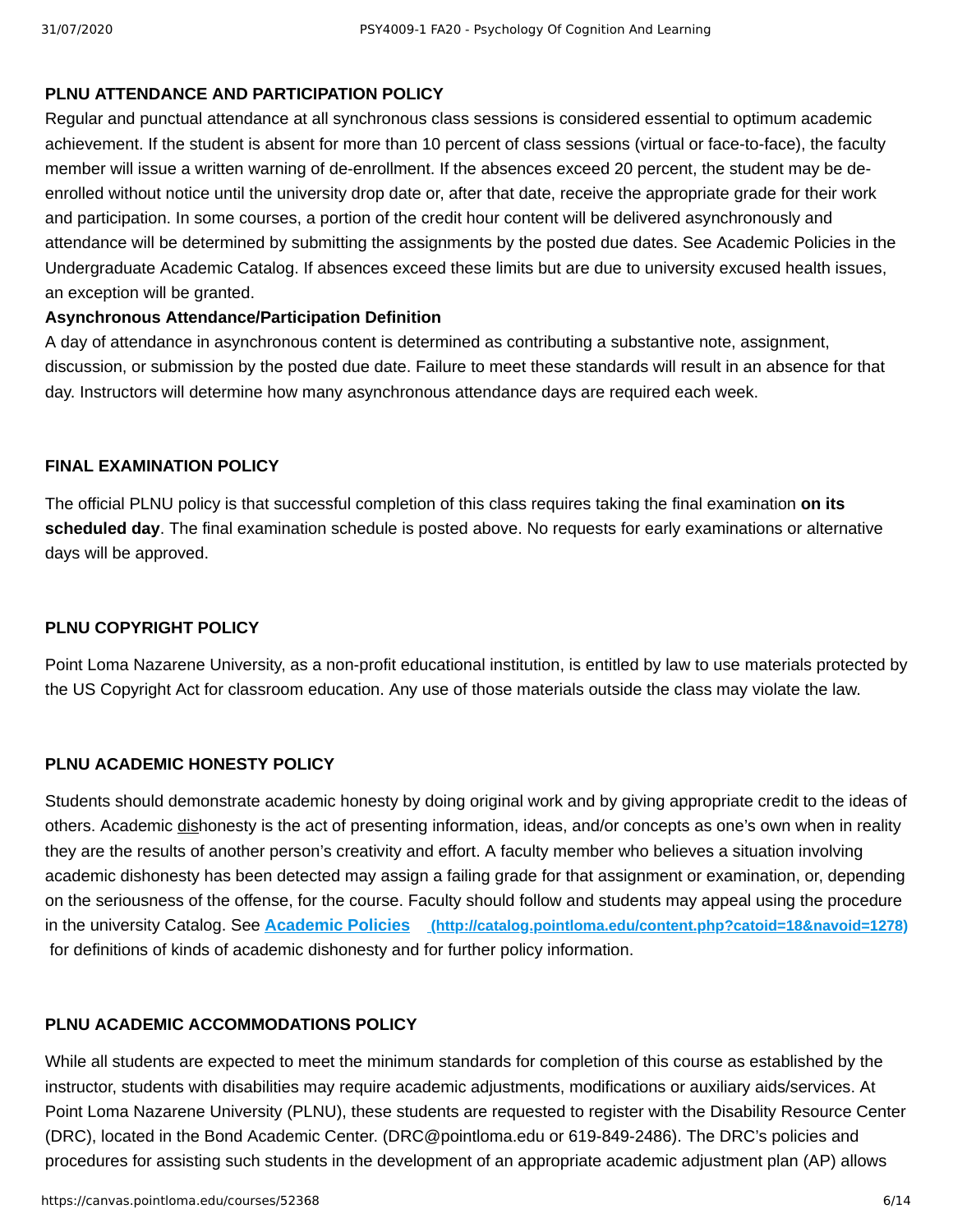#### 31/07/2020 PSY4009-1 FA20 - Psychology Of Cognition And Learning

PLNU to comply with Section 504 of the Rehabilitation Act and the Americans with Disabilities Act. Section 504 (a) prohibits discrimination against students with special needs and guarantees all qualified students equal access to and benefits of PLNU programs and activities. After the student files the required documentation, the DRC, in conjunction with the student, will develop an AP to meet that student's specific learning needs. The DRC will thereafter email the student's AP to all faculty who teach courses in which the student is enrolled each semester. The AP must be implemented in all such courses.

If students do not wish to avail themselves of some or all of the elements of their AP in a particular course, it is the responsibility of those students to notify their professor in that course. PLNU highly recommends that DRC students speak with their professors during the first two weeks of each semester about the applicability of their AP in that particular course and/or if they do not desire to take advantage of some or all of the elements of their AP in that course.

## **CHANGE IN SYLLABUS OR SCHEDULE**

It is possible that I will make modifications to the syllabus or schedule during the semester. If this occurs, I will make an announcement by email, in class, or both.

## **ASSESSMENT AND GRADING**

This course has 450 total grade points. There are 45 assignments, and each one is worth 10 points. Your final letter grade will be determined by the percentage of points you earn. The assignments are designed to assess your engagement, knowledge, and ability to apply what you have learned. In order to ensure fair grading, I will calculate your grade using both total points and z scores, which measure your performance compared with the performance of the class (i.e., grading on a 'curve'). The score that will ultimately be used for you is the one that results in the **higher** of the scores. In order to pass this course, however, you must earn at least 50 % of all possible points.

| Grade | Percentage<br>Needed | <b>z Score</b><br>Needed | Cumulative<br>Percent | Who<br>Receive Percent | <b>Percent Category</b><br>Cumulative |
|-------|----------------------|--------------------------|-----------------------|------------------------|---------------------------------------|
| A     | 93 %                 | $ 1.33\rangle$           | $9.2\%$               | $9.2\%$                |                                       |
| A-    | 90 %                 | 1.00                     | 15.9 %                | 16.7%                  | 15.9%                                 |
| B+    | 188 %                | .67                      | 25.1 %                | $9.3\%$                |                                       |
| B     | 84 %                 | .33                      | 37.1 %                | 11.9%                  |                                       |
| B-    | 80 %                 | .00                      | 50 %                  | 12.9%                  | 34.1%                                 |
| IC+   | 77 %                 | - 33                     | 62.9%                 | 12.9%                  |                                       |
|       |                      |                          |                       |                        |                                       |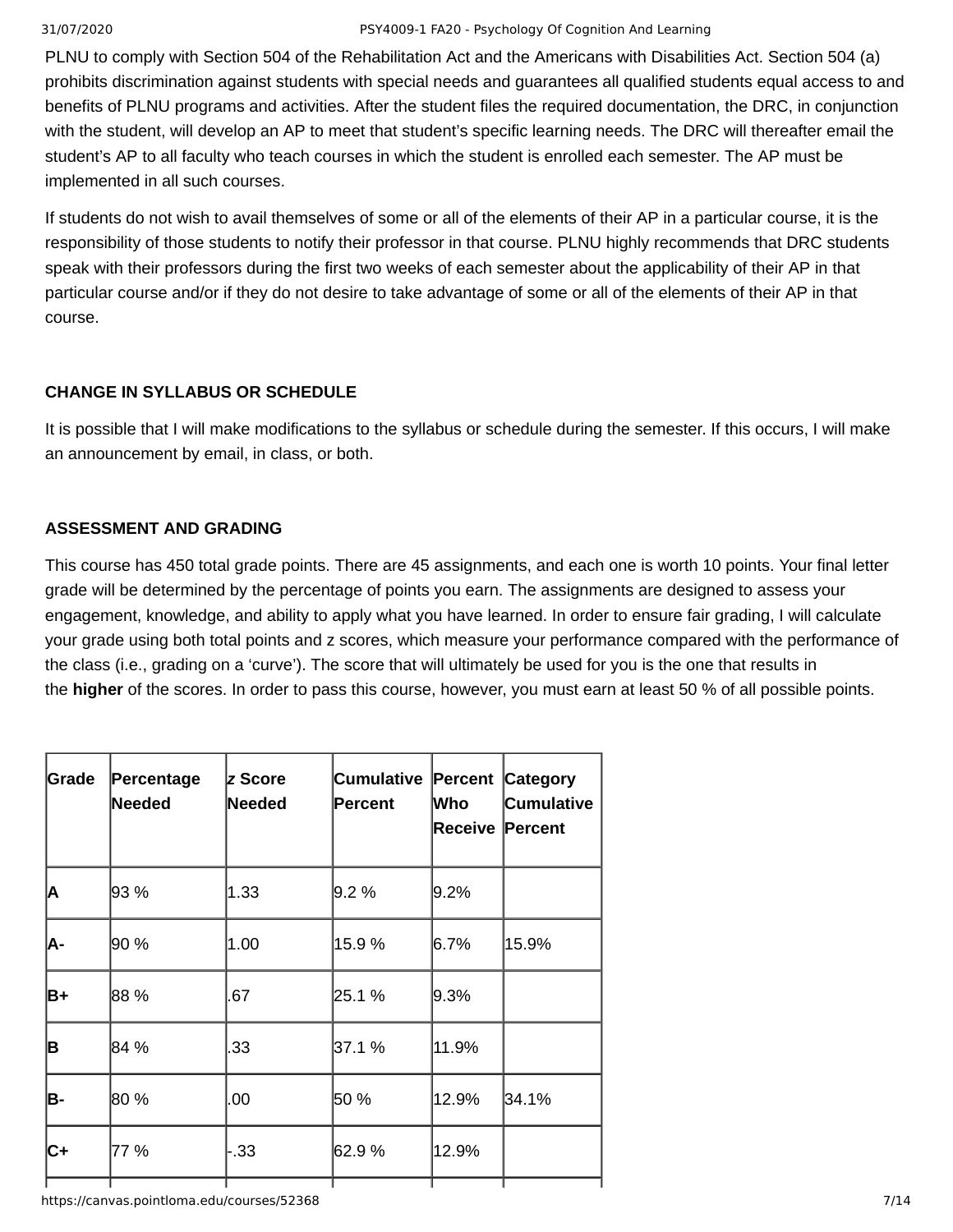31/07/2020 PSY4009-1 FA20 - Psychology Of Cognition And Learning

| $ {\rm c} $ | 70 % | $-1.00$  | 84.1%  | 21.2%    |         |
|-------------|------|----------|--------|----------|---------|
| C-          | 65 % | -1.33    | 90.8%  | $ 6.7\%$ | 40.8%   |
| $ D+$       | 62 % | $-1.67$  | 95.3%  | 4.4%     |         |
| ID          | 55 % | $-2.00$  | 97.7 % | 2.5%     |         |
| D-          | 50 % | -2.33    | 99 %   | $ 1.3\%$ |         |
| F           |      | ∣< -2.33 | 100 %  | $1.0\%$  | $9.2\%$ |

# Course Summary:

| Date             | <b>Details</b>                                                                                                                                                       |                   |
|------------------|----------------------------------------------------------------------------------------------------------------------------------------------------------------------|-------------------|
| Mon Aug 17, 2020 | <b>PSY4009-1 FA20 - Psychology Of Cognition And Learning</b><br>(https://canvas.pointloma.edu/calendar?<br>        <br>event id=43173&include contexts=course 52368) | 2:45pm to 3:45pm  |
|                  | <b>01a Activity</b><br>國<br>(https://canvas.pointloma.edu/courses/52368/assignments/510750)                                                                          | due by $11:59$ pm |
| Wed Aug 19, 2020 | <b>PSY4009-1 FA20 - Psychology Of Cognition And Learning</b><br>(https://canvas.pointloma.edu/calendar?<br>匾<br>event id=43174&include contexts=course 52368)        | 2:45pm to 3:45pm  |
|                  | 01b Activity<br>國<br>(https://canvas.pointloma.edu/courses/52368/assignments/510752)                                                                                 | due by 11:59pm    |
| Fri Aug 21, 2020 | <b>PSY4009-1 FA20 - Psychology Of Cognition And Learning</b><br>翩<br>(https://canvas.pointloma.edu/calendar?<br>event id=43175&include contexts=course 52368)        | 2:45pm to 3:45pm  |
|                  | <b>01c Activity</b><br>國<br>(https://canvas.pointloma.edu/courses/52368/assignments/510751)                                                                          | due by $11:59$ pm |
| Mon Aug 24, 2020 | <b>PSY4009-1 FA20 - Psychology Of Cognition And Learning</b><br>(https://canvas.pointloma.edu/calendar?<br>匾<br>event id=43176&include contexts=course 52368)        | 2:45pm to 3:45pm  |
|                  | 02a Activity<br>國<br>(https://canvas.pointloma.edu/courses/52368/assignments/510011)                                                                                 | due by $11:59$ pm |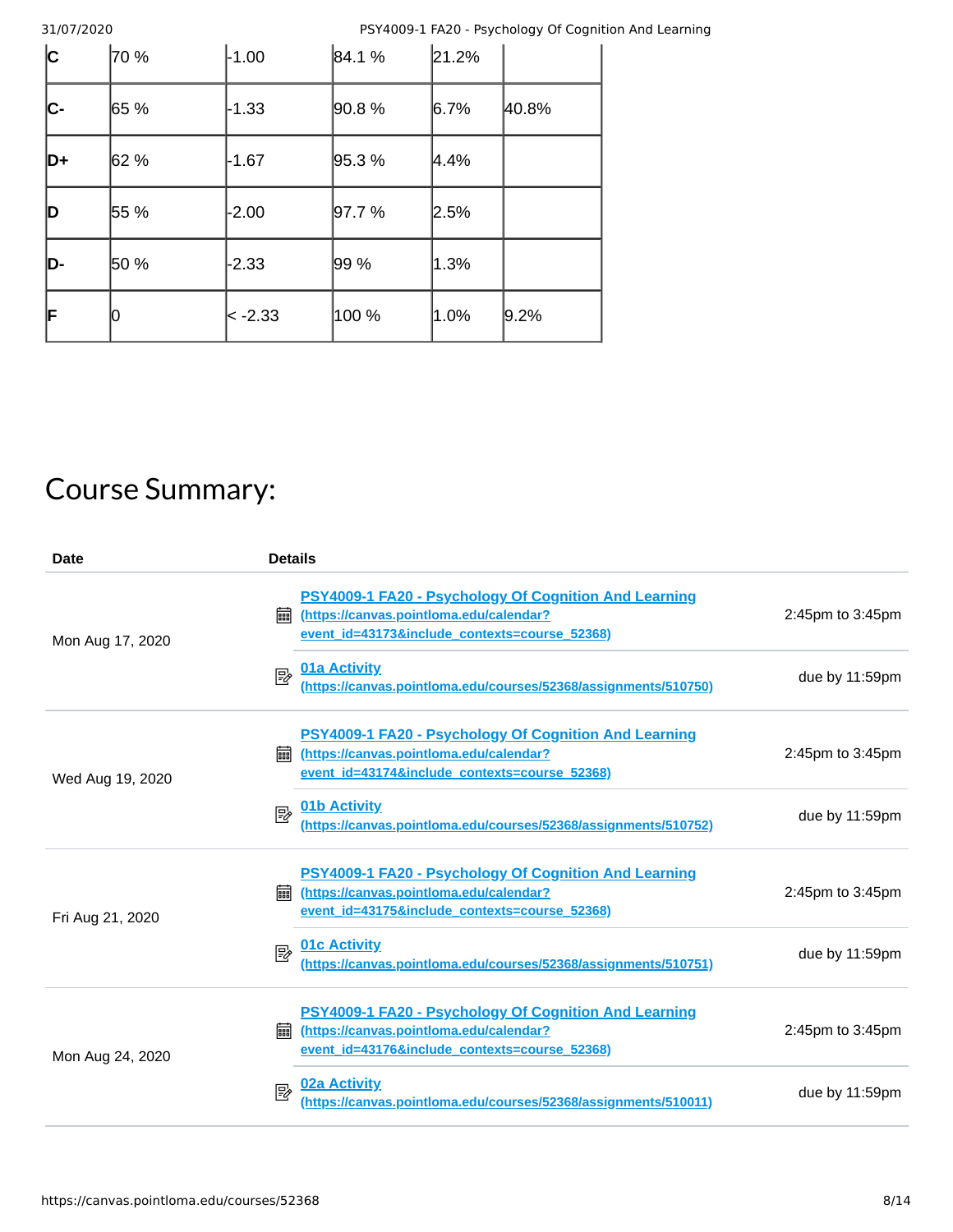| <b>Date</b>      | <b>Details</b>                                                                                                                                         |                        |  |  |
|------------------|--------------------------------------------------------------------------------------------------------------------------------------------------------|------------------------|--|--|
| Wed Aug 26, 2020 | PSY4009-1 FA20 - Psychology Of Cognition And Learning<br>(https://canvas.pointloma.edu/calendar?<br>翩<br>event_id=43177&include_contexts=course_52368) | 2:45pm to 3:45pm       |  |  |
|                  | 02b Activity<br>國<br>(https://canvas.pointloma.edu/courses/52368/assignments/509649)                                                                   | due by $11:59$ pm      |  |  |
| Fri Aug 28, 2020 | PSY4009-1 FA20 - Psychology Of Cognition And Learning<br>(https://canvas.pointloma.edu/calendar?<br>匾<br>event id=43178&include contexts=course 52368) | 2:45pm to 3:45pm       |  |  |
|                  | <b>02c Activity</b><br>國<br>(https://canvas.pointloma.edu/courses/52368/assignments/510012)                                                            | due by 11:59pm         |  |  |
| Mon Aug 31, 2020 | PSY4009-1 FA20 - Psychology Of Cognition And Learning<br>(https://canvas.pointloma.edu/calendar?<br>翩<br>event_id=43179&include_contexts=course_52368) | 2:45pm to 3:45pm       |  |  |
|                  | <b>03a Activity</b><br>國<br>(https://canvas.pointloma.edu/courses/52368/assignments/511631)                                                            | due by 11:59pm         |  |  |
| Wed Sep 2, 2020  | PSY4009-1 FA20 - Psychology Of Cognition And Learning<br>(https://canvas.pointloma.edu/calendar?<br>翩<br>event id=43180&include contexts=course 52368) | $2:45$ pm to $3:45$ pm |  |  |
|                  | <b>03b Activity</b><br>國<br>(https://canvas.pointloma.edu/courses/52368/assignments/511632)                                                            | due by 11:59pm         |  |  |
| Fri Sep 4, 2020  | PSY4009-1 FA20 - Psychology Of Cognition And Learning<br>(https://canvas.pointloma.edu/calendar?<br>繭<br>event id=43181&include_contexts=course_52368) | 2:45pm to 3:45pm       |  |  |
|                  | <b>03c Activity</b><br>國<br>(https://canvas.pointloma.edu/courses/52368/assignments/511633)                                                            | due by 11:59pm         |  |  |
| Mon Sep 7, 2020  | PSY4009-1 FA20 - Psychology Of Cognition And Learning<br>(https://canvas.pointloma.edu/calendar?<br>翩<br>event id=43182&include contexts=course 52368) | 2:45pm to 3:45pm       |  |  |
|                  | 04a Activity<br>昬<br>(https://canvas.pointloma.edu/courses/52368/assignments/512193)                                                                   | due by 11:59pm         |  |  |
| Wed Sep 9, 2020  | PSY4009-1 FA20 - Psychology Of Cognition And Learning<br>(https://canvas.pointloma.edu/calendar?<br>翩<br>event_id=43183&include_contexts=course_52368) | 2:45pm to 3:45pm       |  |  |
|                  | 04b Activity<br>昬<br>(https://canvas.pointloma.edu/courses/52368/assignments/512194)                                                                   | due by $11:59$ pm      |  |  |
| Fri Sep 11, 2020 | PSY4009-1 FA20 - Psychology Of Cognition And Learning<br>(https://canvas.pointloma.edu/calendar?<br>翩<br>event id=43184&include contexts=course 52368) | 2:45pm to 3:45pm       |  |  |
|                  | 04c Activity<br>國<br>(https://canvas.pointloma.edu/courses/52368/assignments/512195)                                                                   | due by $11:59$ pm      |  |  |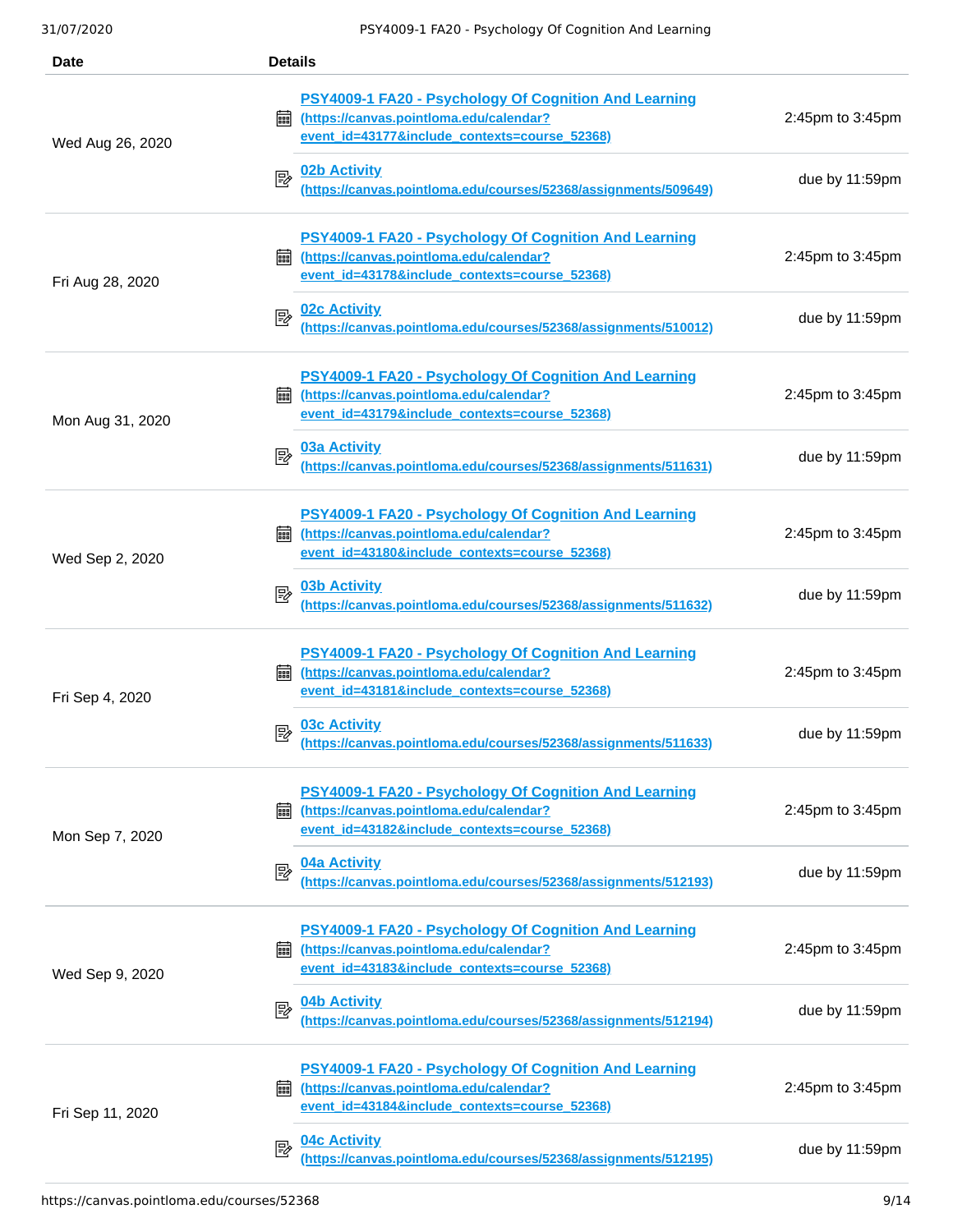| Date             | <b>Details</b>                                                                                                                                                |                   |
|------------------|---------------------------------------------------------------------------------------------------------------------------------------------------------------|-------------------|
| Mon Sep 14, 2020 | <b>PSY4009-1 FA20 - Psychology Of Cognition And Learning</b><br>(https://canvas.pointloma.edu/calendar?<br>翩<br>event id=43185&include contexts=course 52368) | 2:45pm to 3:45pm  |
|                  | 05a Activity: Learning Capstone, Part 1<br>國<br>(https://canvas.pointloma.edu/courses/52368/assignments/487199)                                               | due by 11:59pm    |
| Wed Sep 16, 2020 | PSY4009-1 FA20 - Psychology Of Cognition And Learning<br>翩<br>(https://canvas.pointloma.edu/calendar?<br>event id=43186&include contexts=course 52368)        | 2:45pm to 3:45pm  |
|                  | 05b Activity: Learning Capstone, Part 2<br>國<br>(https://canvas.pointloma.edu/courses/52368/assignments/487200)                                               | due by $11:59$ pm |
| Fri Sep 18, 2020 | <b>PSY4009-1 FA20 - Psychology Of Cognition And Learning</b><br>(https://canvas.pointloma.edu/calendar?<br>翩<br>event id=43187&include contexts=course 52368) | 2:45pm to 3:45pm  |
|                  | <b>05c Activity: Learning Capstone, Part 3</b><br>國<br>(https://canvas.pointloma.edu/courses/52368/assignments/487206)                                        | due by $11:59$ pm |
| Mon Sep 21, 2020 | PSY4009-1 FA20 - Psychology Of Cognition And Learning<br>(https://canvas.pointloma.edu/calendar?<br>繭<br>event id=43188&include contexts=course 52368)        | 2:45pm to 3:45pm  |
|                  | <b>06a Activity</b><br>國<br>(https://canvas.pointloma.edu/courses/52368/assignments/512797)                                                                   | due by $11:59$ pm |
| Wed Sep 23, 2020 | PSY4009-1 FA20 - Psychology Of Cognition And Learning<br>(https://canvas.pointloma.edu/calendar?<br>繭<br>event id=43189&include contexts=course 52368)        | 2:45pm to 3:45pm  |
|                  | <b>06b Activity</b><br>昬<br>(https://canvas.pointloma.edu/courses/52368/assignments/512798)                                                                   | due by 11:59pm    |
| Fri Sep 25, 2020 | PSY4009-1 FA20 - Psychology Of Cognition And Learning<br>(https://canvas.pointloma.edu/calendar?<br>酾<br>event id=43190&include contexts=course 52368)        | 2:45pm to 3:45pm  |
|                  | <b>06c Activity</b><br>國<br>(https://canvas.pointloma.edu/courses/52368/assignments/512799)                                                                   | due by 11:59pm    |
| Mon Sep 28, 2020 | <b>PSY4009-1 FA20 - Psychology Of Cognition And Learning</b><br>(https://canvas.pointloma.edu/calendar?<br>翩<br>event id=43191&include contexts=course 52368) | 2:45pm to 3:45pm  |
|                  | <b>07a Activity</b><br>國<br>(https://canvas.pointloma.edu/courses/52368/assignments/513658)                                                                   | due by 11:59pm    |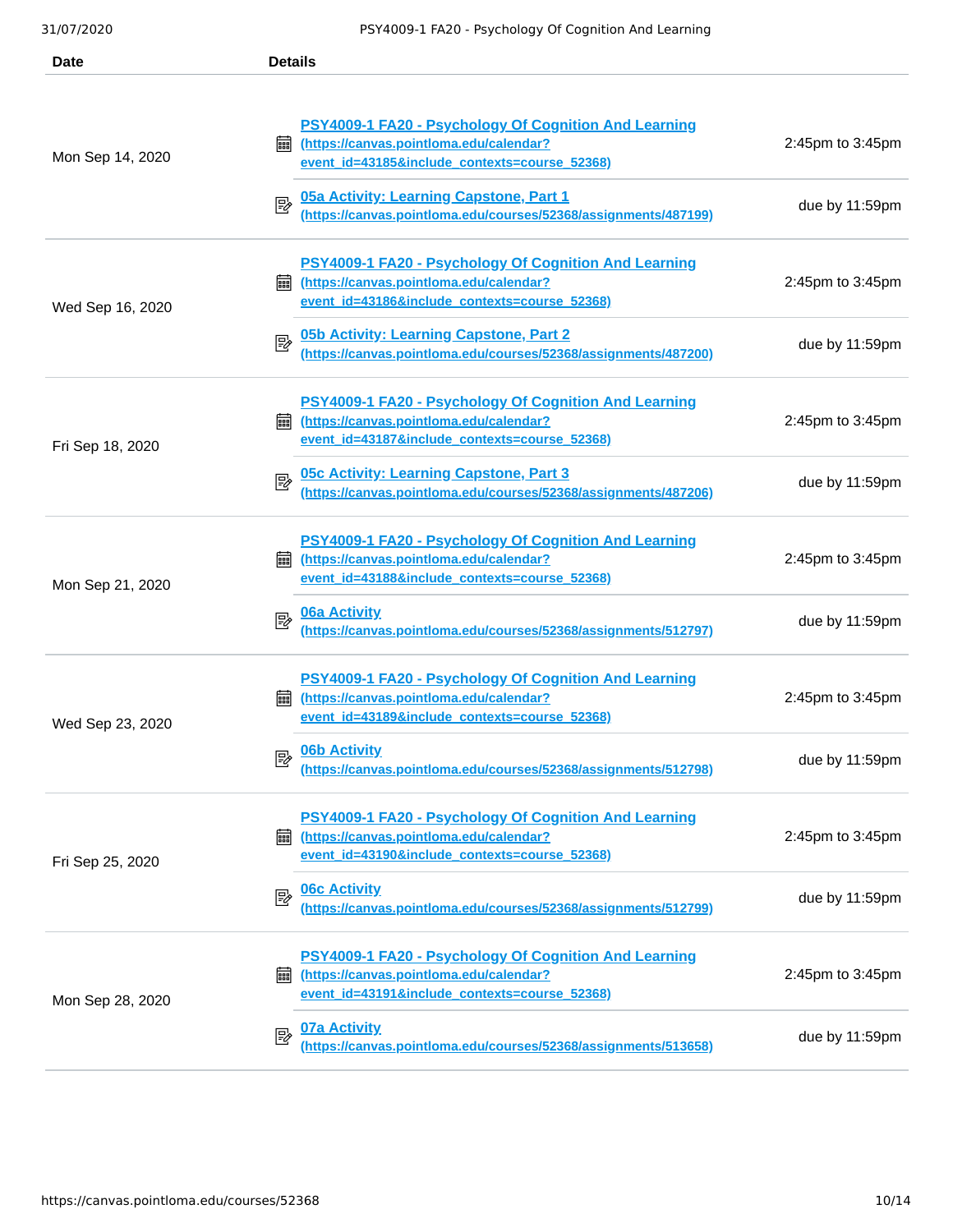| <b>Date</b>      | <b>Details</b>                                                                                                                                                |                        |  |  |
|------------------|---------------------------------------------------------------------------------------------------------------------------------------------------------------|------------------------|--|--|
| Wed Sep 30, 2020 | PSY4009-1 FA20 - Psychology Of Cognition And Learning<br>(https://canvas.pointloma.edu/calendar?<br>匾<br>event_id=43192&include_contexts=course_52368)        | 2:45pm to 3:45pm       |  |  |
|                  | <b>07b Activity</b><br>國<br>(https://canvas.pointloma.edu/courses/52368/assignments/513661)                                                                   | due by $11:59$ pm      |  |  |
| Fri Oct 2, 2020  | PSY4009-1 FA20 - Psychology Of Cognition And Learning<br>(https://canvas.pointloma.edu/calendar?<br>匾<br>event id=43193&include contexts=course 52368)        | 2:45pm to 3:45pm       |  |  |
|                  | <b>07c Activity</b><br>國<br>(https://canvas.pointloma.edu/courses/52368/assignments/513664)                                                                   | due by 11:59pm         |  |  |
| Mon Oct 5, 2020  | <b>PSY4009-1 FA20 - Psychology Of Cognition And Learning</b><br>(https://canvas.pointloma.edu/calendar?<br>匾<br>event id=43194&include contexts=course 52368) | 2:45pm to 3:45pm       |  |  |
|                  | <b>08a Activity</b><br>國<br>(https://canvas.pointloma.edu/courses/52368/assignments/514265)                                                                   | due by 11:59pm         |  |  |
| Wed Oct 7, 2020  | PSY4009-1 FA20 - Psychology Of Cognition And Learning<br>(https://canvas.pointloma.edu/calendar?<br>酾<br>event id=43195&include contexts=course 52368)        | $2:45$ pm to $3:45$ pm |  |  |
|                  | <b>08b Activity</b><br>國<br>(https://canvas.pointloma.edu/courses/52368/assignments/514268)                                                                   | due by 11:59pm         |  |  |
| Fri Oct 9, 2020  | PSY4009-1 FA20 - Psychology Of Cognition And Learning<br>翩<br>(https://canvas.pointloma.edu/calendar?<br>event_id=43196&include_contexts=course_52368)        | 2:45pm to 3:45pm       |  |  |
|                  | <u>08c Activity</u><br>國<br>(https://canvas.pointloma.edu/courses/52368/assignments/514269)                                                                   | due by $11:59$ pm      |  |  |
| Mon Oct 12, 2020 | PSY4009-1 FA20 - Psychology Of Cognition And Learning<br>(https://canvas.pointloma.edu/calendar?<br>翩<br>event id=43197&include contexts=course 52368)        | 2:45pm to 3:45pm       |  |  |
|                  | 09a Activity<br>國<br>(https://canvas.pointloma.edu/courses/52368/assignments/515062)                                                                          | due by 11:59pm         |  |  |
| Wed Oct 14, 2020 | PSY4009-1 FA20 - Psychology Of Cognition And Learning<br>(https://canvas.pointloma.edu/calendar?<br>匾<br>event_id=43198&include_contexts=course_52368)        | 2:45pm to 3:45pm       |  |  |
|                  | 09b Activity<br>國<br>(https://canvas.pointloma.edu/courses/52368/assignments/515061)                                                                          | due by $11:59$ pm      |  |  |
| Fri Oct 16, 2020 | <b>PSY4009-1 FA20 - Psychology Of Cognition And Learning</b><br>翩<br>(https://canvas.pointloma.edu/calendar?<br>event id=43199&include contexts=course 52368) | 2:45pm to 3:45pm       |  |  |
|                  | 09 <sub>c</sub> Activity<br>國<br>(https://canvas.pointloma.edu/courses/52368/assignments/515058)                                                              | due by $11:59$ pm      |  |  |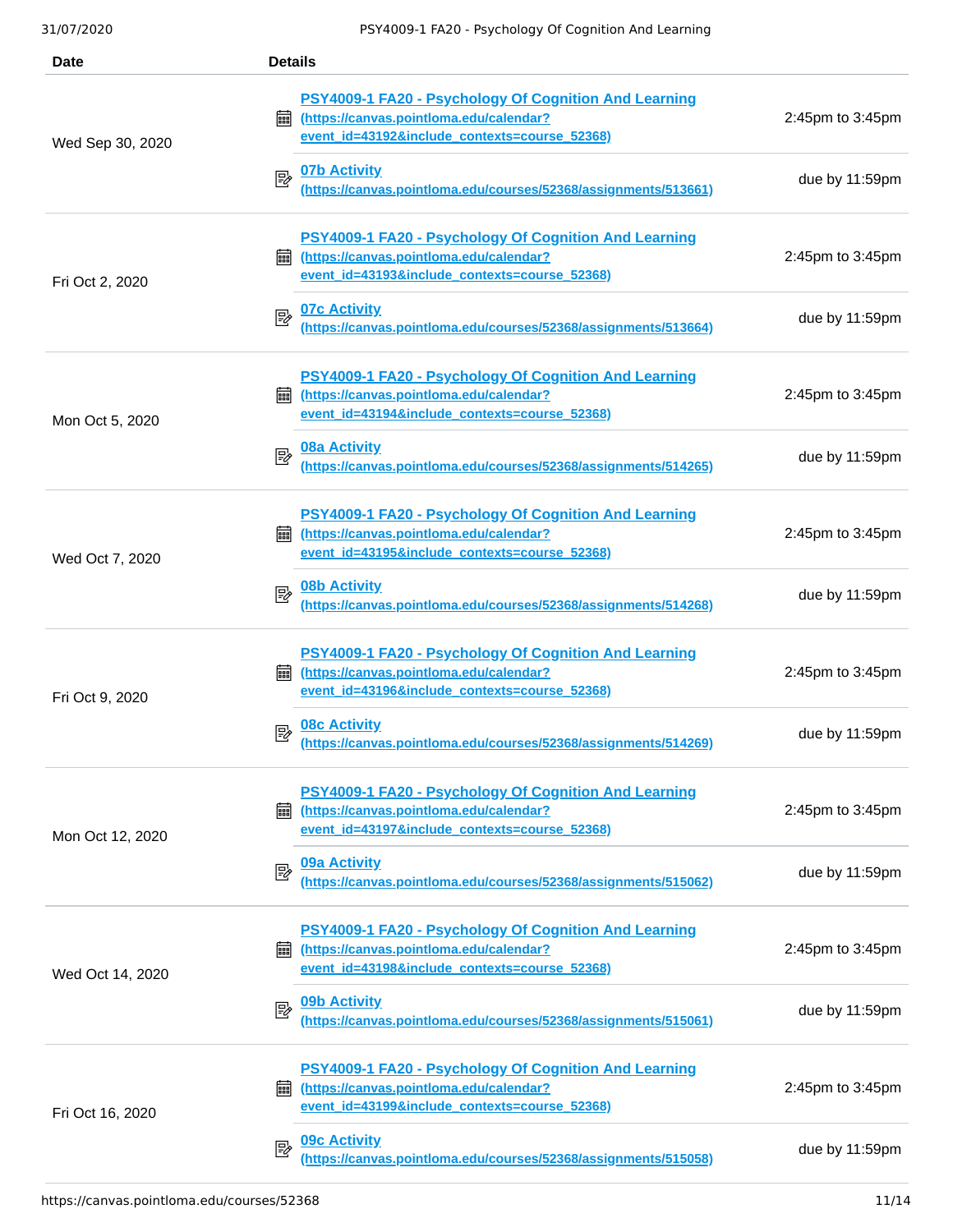| Date             | <b>Details</b>                                                                                                                                                                                                                                                                           |                                    |
|------------------|------------------------------------------------------------------------------------------------------------------------------------------------------------------------------------------------------------------------------------------------------------------------------------------|------------------------------------|
| Mon Oct 19, 2020 | <b>PSY4009-1 FA20 - Psychology Of Cognition And Learning</b><br>(https://canvas.pointloma.edu/calendar?<br>        <br>event_id=43200&include_contexts=course_52368)<br>10a Activity: Cognition Capstone, Part 1<br>國<br>(https://canvas.pointloma.edu/courses/52368/assignments/515462) | 2:45pm to 3:45pm<br>due by 11:59pm |
| Wed Oct 21, 2020 | PSY4009-1 FA20 - Psychology Of Cognition And Learning<br>(https://canvas.pointloma.edu/calendar?<br>匾<br>event id=43201&include contexts=course 52368)                                                                                                                                   | 2:45pm to 3:45pm                   |
|                  | 10b Activity: Cognition Capstone, Part 2<br>國<br>(https://canvas.pointloma.edu/courses/52368/assignments/515503)                                                                                                                                                                         | due by $11:59$ pm                  |
| Fri Oct 23, 2020 | <b>PSY4009-1 FA20 - Psychology Of Cognition And Learning</b><br>(https://canvas.pointloma.edu/calendar?<br>翩<br>event id=43202&include contexts=course 52368)                                                                                                                            | 2:45pm to 3:45pm                   |
|                  | 10c Activity: Cognition Capstone, Part 3<br>國<br>(https://canvas.pointloma.edu/courses/52368/assignments/515504)                                                                                                                                                                         | due by 11:59pm                     |
| Mon Oct 26, 2020 | PSY4009-1 FA20 - Psychology Of Cognition And Learning<br>(https://canvas.pointloma.edu/calendar?<br>翩<br>event_id=43203&include_contexts=course_52368)                                                                                                                                   | 2:45pm to 3:45pm                   |
|                  | 11a Activity<br>ι<br>(https://canvas.pointloma.edu/courses/52368/assignments/516487)                                                                                                                                                                                                     | due by $11:59$ pm                  |
| Wed Oct 28, 2020 | PSY4009-1 FA20 - Psychology Of Cognition And Learning<br>(https://canvas.pointloma.edu/calendar?<br>繭<br>event id=43204&include contexts=course 52368)                                                                                                                                   | 2:45pm to 3:45pm                   |
|                  | 11b Activity<br>國<br>(https://canvas.pointloma.edu/courses/52368/assignments/516488)                                                                                                                                                                                                     | due by $11:59$ pm                  |
| Fri Oct 30, 2020 | PSY4009-1 FA20 - Psychology Of Cognition And Learning<br>(https://canvas.pointloma.edu/calendar?<br>繭<br>event id=43205&include contexts=course 52368)                                                                                                                                   | 2:45pm to 3:45pm                   |
|                  | <b>11c Activity</b><br>國<br>(https://canvas.pointloma.edu/courses/52368/assignments/516489)                                                                                                                                                                                              | due by 11:59pm                     |
| Mon Nov 2, 2020  | PSY4009-1 FA20 - Psychology Of Cognition And Learning<br>(https://canvas.pointloma.edu/calendar?<br>翩<br>event id=43206&include contexts=course 52368)                                                                                                                                   | 2:45pm to 3:45pm                   |
|                  | 12a Activity<br>國<br>(https://canvas.pointloma.edu/courses/52368/assignments/517868)                                                                                                                                                                                                     | due by 11:59pm                     |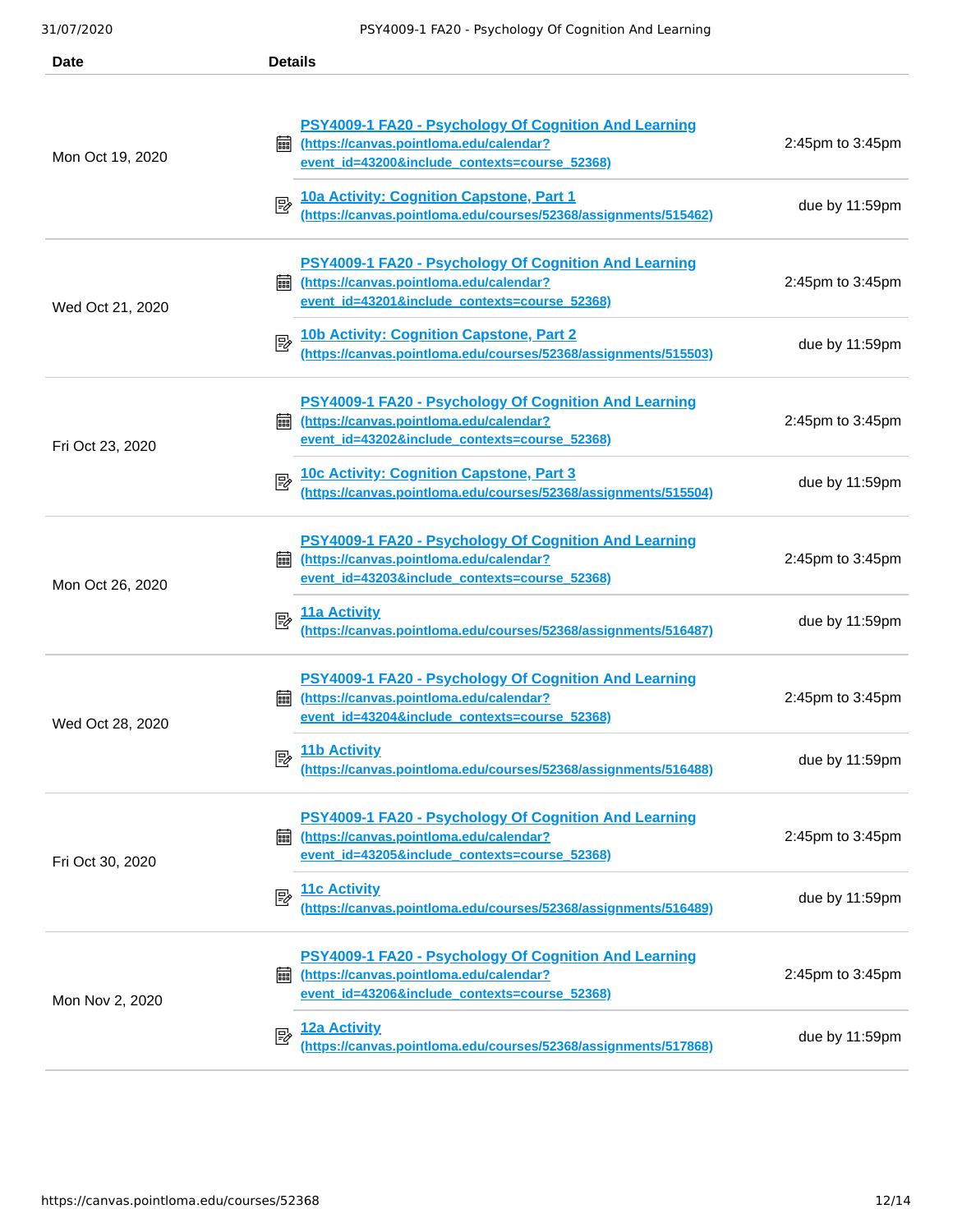| <b>Date</b>      | <b>Details</b>                                                                                                                                                |                        |
|------------------|---------------------------------------------------------------------------------------------------------------------------------------------------------------|------------------------|
| Wed Nov 4, 2020  | PSY4009-1 FA20 - Psychology Of Cognition And Learning<br>(https://canvas.pointloma.edu/calendar?<br>匾<br>event_id=43207&include_contexts=course_52368)        | 2:45pm to 3:45pm       |
|                  | 12b Activity<br>國<br>(https://canvas.pointloma.edu/courses/52368/assignments/517869)                                                                          | due by $11:59$ pm      |
| Fri Nov 6, 2020  | PSY4009-1 FA20 - Psychology Of Cognition And Learning<br>(https://canvas.pointloma.edu/calendar?<br>匾<br>event id=43208&include contexts=course 52368)        | 2:45pm to 3:45pm       |
|                  | <b>12c Activity</b><br>國<br>(https://canvas.pointloma.edu/courses/52368/assignments/517870)                                                                   | due by 11:59pm         |
| Mon Nov 9, 2020  | <b>PSY4009-1 FA20 - Psychology Of Cognition And Learning</b><br>(https://canvas.pointloma.edu/calendar?<br>匾<br>event_id=43209&include_contexts=course_52368) | 2:45pm to 3:45pm       |
|                  | <b>13a Activity</b><br>國<br>(https://canvas.pointloma.edu/courses/52368/assignments/517947)                                                                   | due by 11:59pm         |
| Wed Nov 11, 2020 | PSY4009-1 FA20 - Psychology Of Cognition And Learning<br>(https://canvas.pointloma.edu/calendar?<br>酾<br>event id=43210&include contexts=course 52368)        | $2:45$ pm to $3:45$ pm |
|                  | <b>13b Activity</b><br>國<br>(https://canvas.pointloma.edu/courses/52368/assignments/517948)                                                                   | due by 11:59pm         |
| Fri Nov 13, 2020 | <b>PSY4009-1 FA20 - Psychology Of Cognition And Learning</b><br>(https://canvas.pointloma.edu/calendar?<br>匾<br>event id=43211&include contexts=course 52368) | 2:45pm to 3:45pm       |
|                  | <b>13c Activity</b><br>昬<br>(https://canvas.pointloma.edu/courses/52368/assignments/517949)                                                                   | due by $11:59$ pm      |
| Mon Nov 16, 2020 | PSY4009-1 FA20 - Psychology Of Cognition And Learning<br>(https://canvas.pointloma.edu/calendar?<br>翩<br>event id=43212&include contexts=course 52368)        | 2:45pm to 3:45pm       |
|                  | 14a Activity<br>國<br>(https://canvas.pointloma.edu/courses/52368/assignments/518661)                                                                          | due by 11:59pm         |
| Wed Nov 18, 2020 | PSY4009-1 FA20 - Psychology Of Cognition And Learning<br>(https://canvas.pointloma.edu/calendar?<br>匾<br>event_id=43213&include_contexts=course_52368)        | 2:45pm to 3:45pm       |
|                  | <b>14b Activity</b><br>國<br>(https://canvas.pointloma.edu/courses/52368/assignments/518662)                                                                   | due by $11:59$ pm      |
| Fri Nov 20, 2020 | <b>PSY4009-1 FA20 - Psychology Of Cognition And Learning</b><br>翩<br>(https://canvas.pointloma.edu/calendar?<br>event id=43214&include contexts=course 52368) | 2:45pm to 3:45pm       |
|                  | <b>14c Activity</b><br>昬<br>(https://canvas.pointloma.edu/courses/52368/assignments/518663)                                                                   | due by $11:59$ pm      |